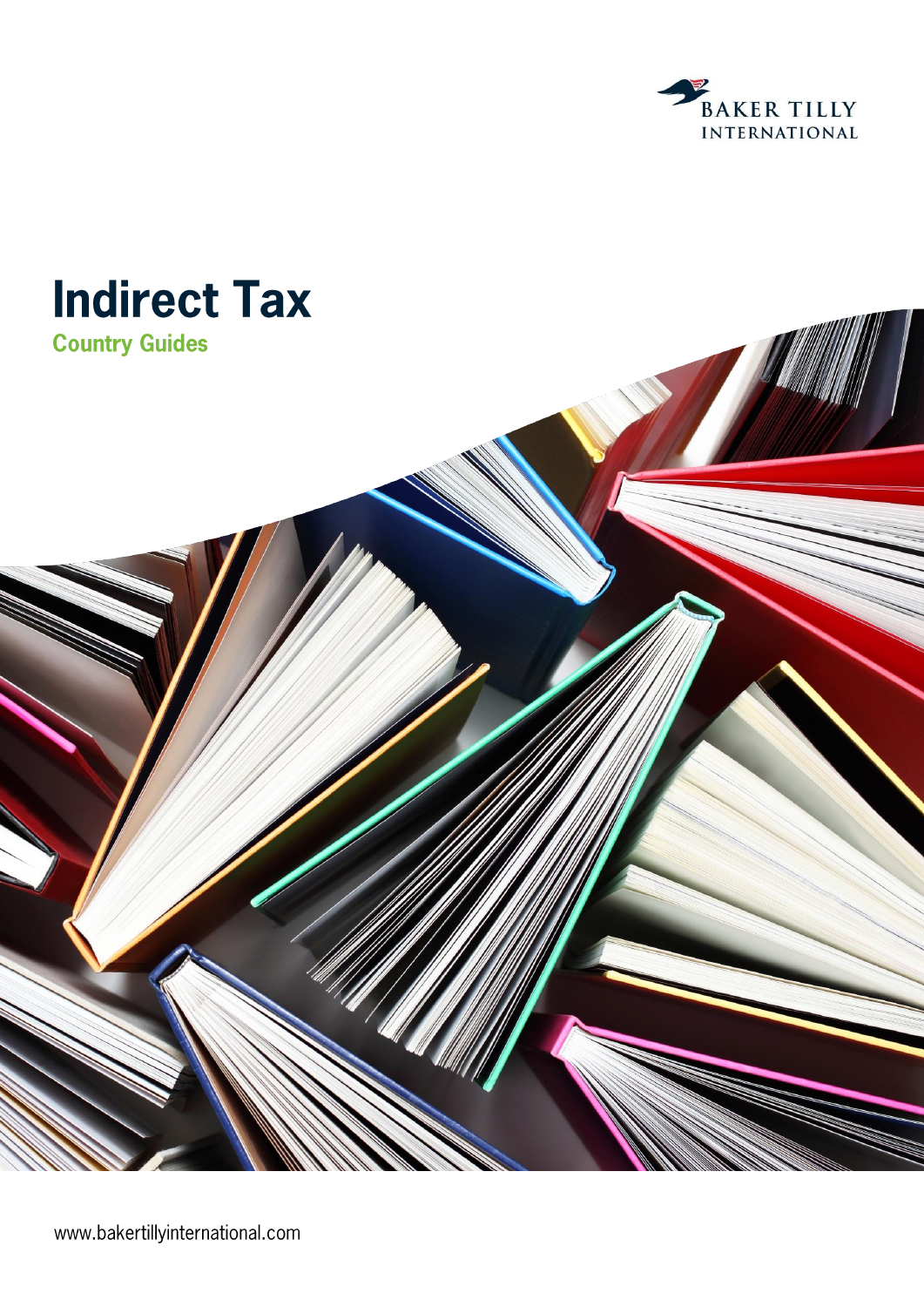

# **Malta**

## **International contact**

In this country fact sheet you will find general information about the VAT system in this country. For more detailed information please contact:

Baker Tilly Malta Donald Sant T: +356 20 10 95 00 d.sant@bakertillymalta.com

## **General information**

| EU member state                  | Yes |
|----------------------------------|-----|
| Local name of VAT                | Val |
| Format VAT identification number | МT  |

Registration threshold

N/A. However, a 'small undertaking' may register as such if turnover does not exceed prescribed thresholds:

Entry / Exit threshold

### Type of activity

Value Added Tax

MT12345678

| - Supply of goods                         | €35,000 / €28,000 |
|-------------------------------------------|-------------------|
| - Supply of services with low value added | €24,000/€19,000   |
| - Other                                   | €14,000/€12,000   |
| - Intra-Community acquisition threshold   | €10,000           |
| - Distance Sales threshold                | €35,000           |

## **VAT rate, exemptions and non-deductible VAT**

| General VAT rate                                 | 18%                                                                                                                                                                                                                                                         |
|--------------------------------------------------|-------------------------------------------------------------------------------------------------------------------------------------------------------------------------------------------------------------------------------------------------------------|
| Reduced VAT rate(s) including main<br>categories | 7% - Accommodation in hotels and licensed premises<br>5% - Supply of electricity, medical accessories, printed matter, items for the<br>exclusive use of the disabled, importation of works of art, clothing and<br>household linen, domestic care services |
|                                                  | 0% - Exports, intra-community supplies and international transport, supply of<br>brokers and other intermediaries, supply and repair of commercial aircraft and<br>sea vessels, food, pharmaceuticals, transport, investment gold, the supply of            |

goods on board cruise liners

Last updated: January 2016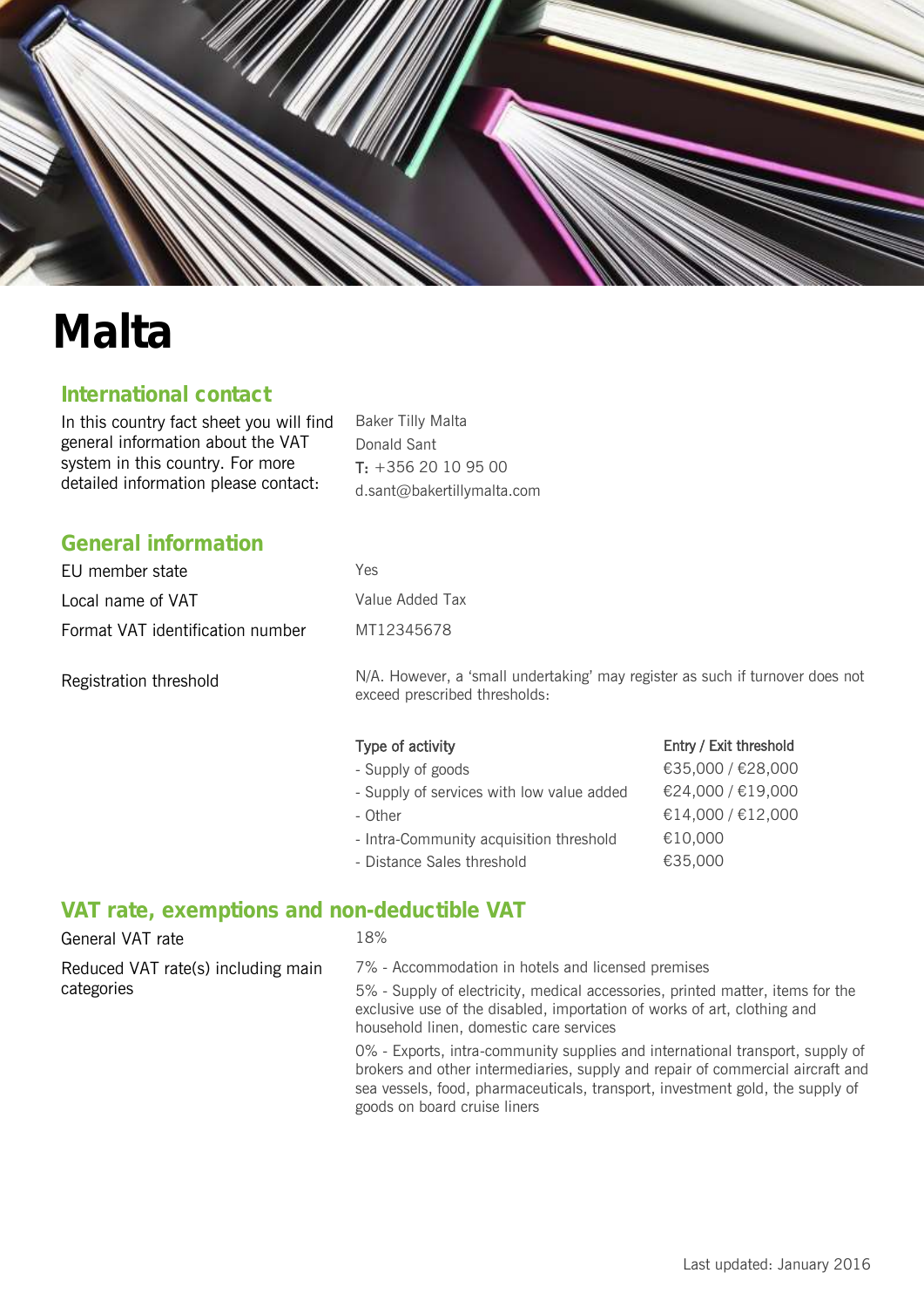| Main categories for exemptions                                                 | Immovable property, insurance, credit, banking and other services, cultural<br>and religious services, sports, services supplied by independent groups,<br>services by NGOs to their members, health and welfare, education, postal<br>services, lotteries, broadcasting, water, prescribed intra-Community<br>acquisitions and importations |
|--------------------------------------------------------------------------------|----------------------------------------------------------------------------------------------------------------------------------------------------------------------------------------------------------------------------------------------------------------------------------------------------------------------------------------------|
| Main categories non-deductible VAT<br>Administration                           | Tobacco or tobacco products, alcoholic beverages, works of art, collectors'<br>items and antiques, motor vehicles, vessels or aircraft, repairs and<br>maintenance and fuelling thereof, entertainment expenses                                                                                                                              |
| Can the administration be stored<br>abroad?                                    | Yes                                                                                                                                                                                                                                                                                                                                          |
| What is the minimum storage period<br>for the administration?                  | 6 years                                                                                                                                                                                                                                                                                                                                      |
| <b>Miscellaneous</b>                                                           |                                                                                                                                                                                                                                                                                                                                              |
| Are there special rules for<br>consignment and/or call-off stock?              | No                                                                                                                                                                                                                                                                                                                                           |
| Is a tax representative mandatory for<br>a foreign company?                    | No                                                                                                                                                                                                                                                                                                                                           |
| Can a Baker Tilly International<br>member firm act as a tax<br>representative? | Yes                                                                                                                                                                                                                                                                                                                                          |
| Is VAT grouping possible?                                                      | Only in specific situations after due application and complying with tight<br>regulations                                                                                                                                                                                                                                                    |
| AA flage to be a comparison of the file of the comparison of the control of    | $M = \frac{1}{2}$                                                                                                                                                                                                                                                                                                                            |

What languages do the tax authorities Maltese, English accept for communication?

# **Compliance obligations for local and foreign companies**

|               | Reporting period                        | Filing deadline                                                    | Payment deadline                                                       | Filing format        |
|---------------|-----------------------------------------|--------------------------------------------------------------------|------------------------------------------------------------------------|----------------------|
| VAT return    | Quarter or year                         | The $15th$ day of<br>second month<br>following reporting<br>period | The $15th$ day of the<br>second month<br>following reporting<br>period | Electronic and paper |
| EU sales list | Month or quarter (only<br>for services) | The 15 <sup>th</sup> day of month<br>following reporting<br>period | N/A                                                                    | Electronic           |
| Intrastat     | Month                                   | 10 <sup>th</sup> working day<br>following reporting<br>period      | N/A                                                                    | Electronic           |